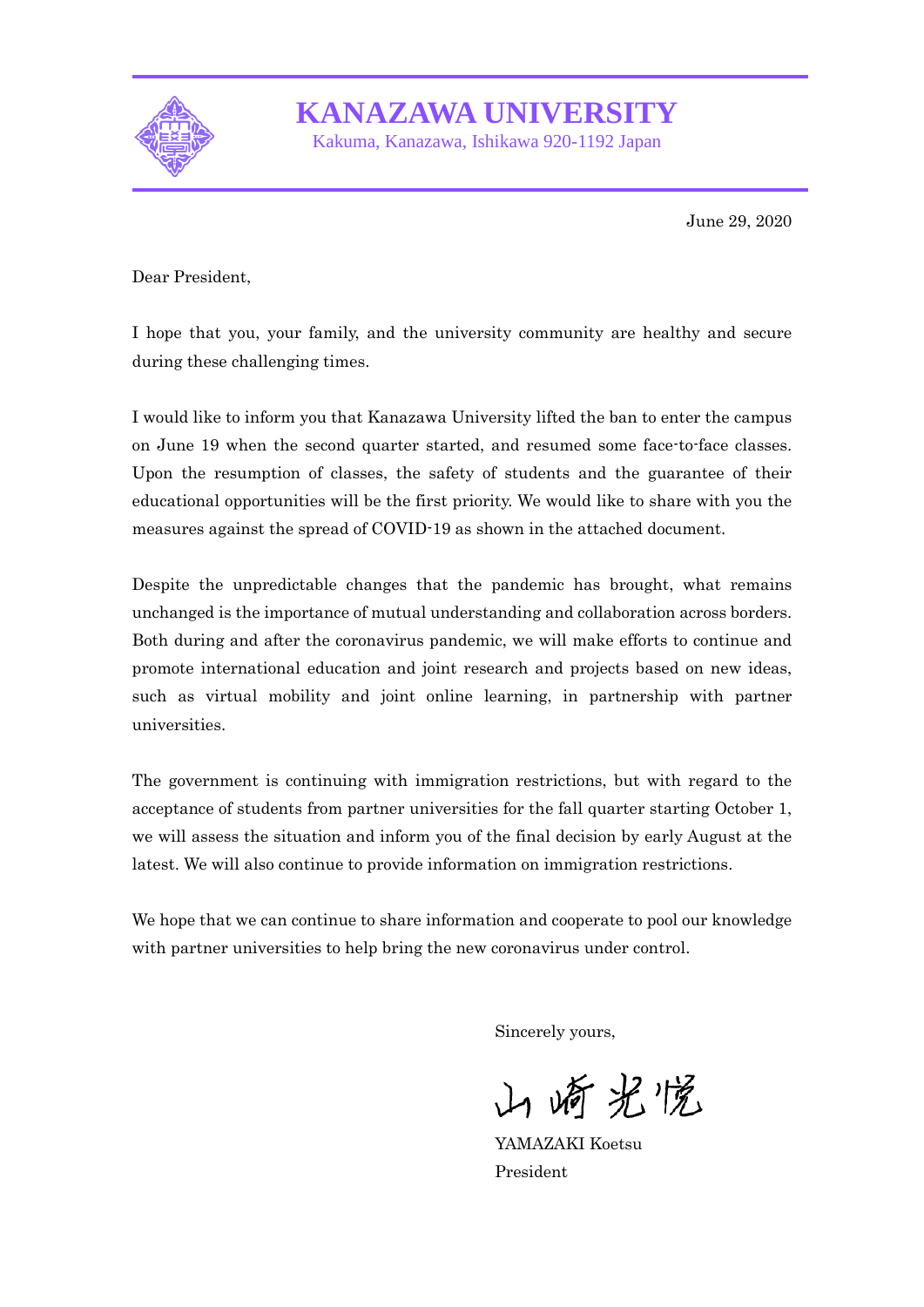# **Kanazawa University's Main Measures against the Spread of COVID-19**

# 1. Establishment of Crisis Task Force

On February 4, ahead of February 21, when the first case of infection was reported in Ishikawa prefecture, we set up a meeting of the Crisis Task Force on measures against COVID-19 infection, with all deans and the president as the head of the meeting. Since then, these meetings have been held almost every week. The guidelines for dealing with infectious diseases provided by the national and local governments have been confirmed and shared among members, and the university has established its own policies and ensured a system in which countermeasures are promptly distributed to all university members.

# 2. Guidelines to Prevent the Spread of COVID-19

On April 17, prior to the start of the first quarter, the attached guidelines were established at a meeting of the Crisis Task Force. The warning categories and specific action guidelines are reviewed at each meeting. These guidelines enable all students, including international students, and faculty to continue their education and research activities in an appropriate manner without hesitation.

On June 19, when the second quarter starts, the activity level of education will be revised to 2, enabling face-to-face classes for small-size classes in order to prevent infection. On the other hand, we have established a complete system for the closure and flow of each campus in case of infection.

### [https://www.kanazawa-u.ac.jp/wp-content/uploads/2020/06/2.KU\\_guidelines\\_June-8-2020.pdf](https://www.kanazawa-u.ac.jp/wp-content/uploads/2020/06/2.KU_guidelines_June-8-2020.pdf)

In addition to the guidelines, information provided by categories such as students, faculty and staff, and international students is available on a summary website.

[https://www.kanazawa-u.ac.jp/university/corporation/risk\\_management/new\\_coronavirus](https://www.kanazawa-u.ac.jp/university/corporation/risk_management/new_coronavirus)

### 3. Financial Support

Apart from the national support system, the university has established a new and unique financial support system to help

international students.

- <National System>
- "Emergency Student Support Cash Payment" for students who have a difficulty in continuation of study (JPY 100,000 or 200,000 according to the financial situation
- "Special Cash Payment" for all citizen (JPY 100,000)

<University System>

- Postponement of the deadline for tuition payment for the first semester of FY 2020 for all students
- "Emergency Student Support Fund" (Loan of JPY 50,000 per month up to 3 times with no interest, up to JPY 150,000. A total of 255 students including 30 international students have used it.)
- Waiver of tuition for the first semester of FY 2020 for students who satisfy certain financial conditions
- Emergency student support using crowd funding

### 4. Mental Health Support

In preparation for the partial resumption of face-to-face classes, the locations of all students and faculty members were checked using the emergency contact system over three days in late May. During this crisis, the number of students affected by mental health may increase. We have assigned advisors to each of these students, and have asked the advisors to check on the students' mental health from time to time. We have established a support system so that international students who are concerned about language barriers can spend their student life with a little peace of mind.

[https://www.adm.kanazawa-u.ac.jp/ie/e/news/pdf/seeds\\_35.pdf](https://www.adm.kanazawa-u.ac.jp/ie/e/news/pdf/seeds_35.pdf)

### 5. Hygiene management for face-to-face classes

Toward the start of face-to-face classes, we prepared hand sanitizers for each classroom and face shields for hospital practice. In addition, we have prepared measures to avoid three Cs (Confined spaces, Crowded places, and Close contact) such as partial changes in class hours and the schedule of university buses for those who commute to campus on public buses.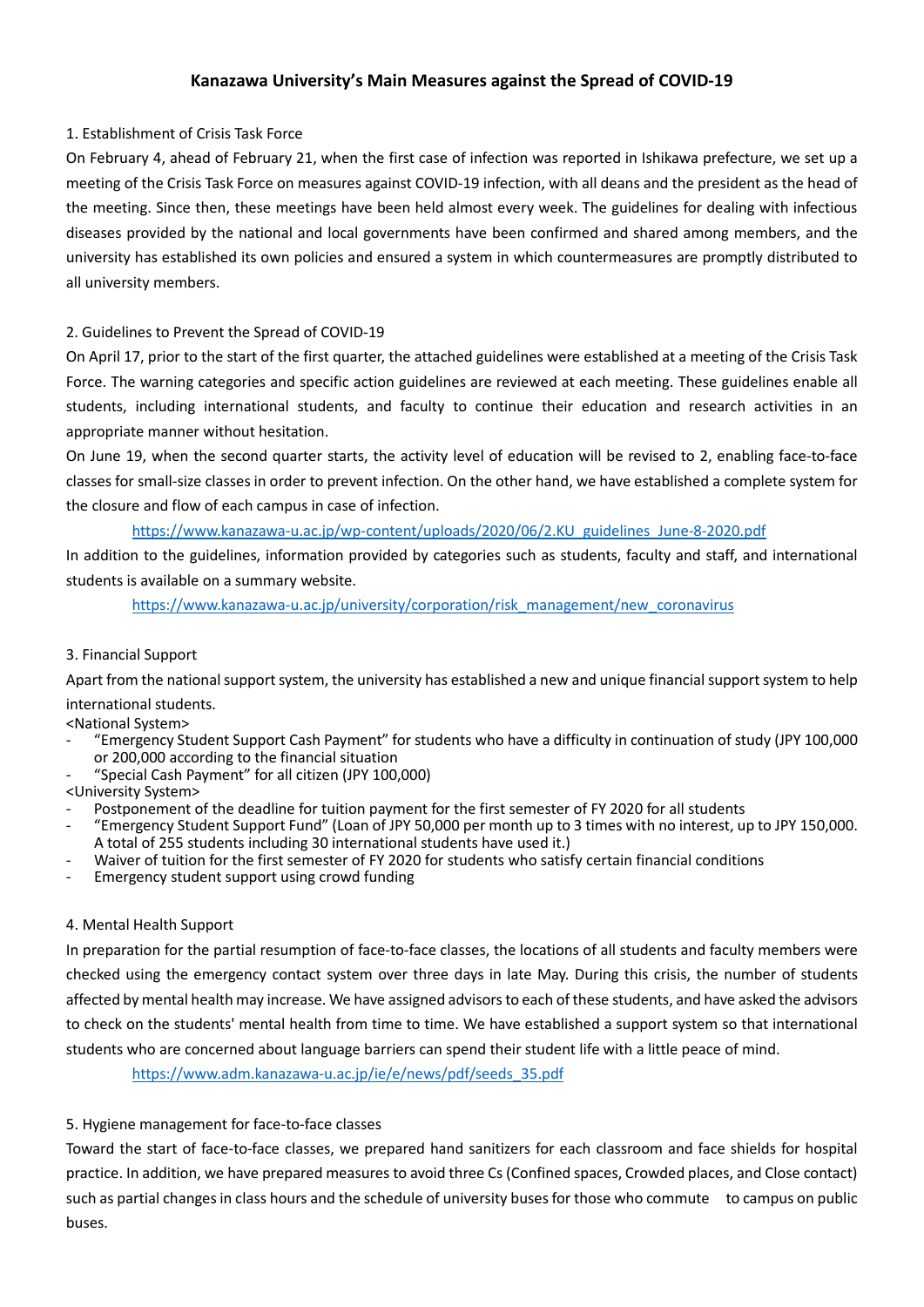(和訳)

2020 年 6 月 29 日

協定校学長 殿

コロナ危機の中、皆様、皆様の家族、大学コミュニティが安全・健康であることをお祈りしておりま す。

金沢大学は第 2 クォーターの開始する 6 月 19 日から登学禁止を解除し、一部で対面授業を開始 します。再開に当たっては、学生の安全と教育機会の保障を第一とし、別添の対策を講じておりま すので、お知らせいたします。

パンデミックがもたらした予測できない変化の中で、変わらないことは互いへの理解と協働の重要 性です。ウィズ・コロナ、アフター・コロナを見据えて、協定校間とのパートナーシップの下、バーチ ャルモビリティや共同のオンライン学修等新たな発想による国際教育、共同研究・プロジェクトの 継続・促進に向けて努力したいと考えています。

政府の入国制限が続いておりますが、10 月 1 日開始の秋学期の留学生受入については、状況 を見極め、遅くとも 8 月上旬には最終的な判断結果をお知らせします。また、引き続き入国制限等 に関する情報は提供させていただきます。

今後も、協定校の皆様と新型コロナウイルス収束に向けて情報共有し、知恵を出し合い協力させ ていただければ幸いです。

金沢大学長 山崎 光悦